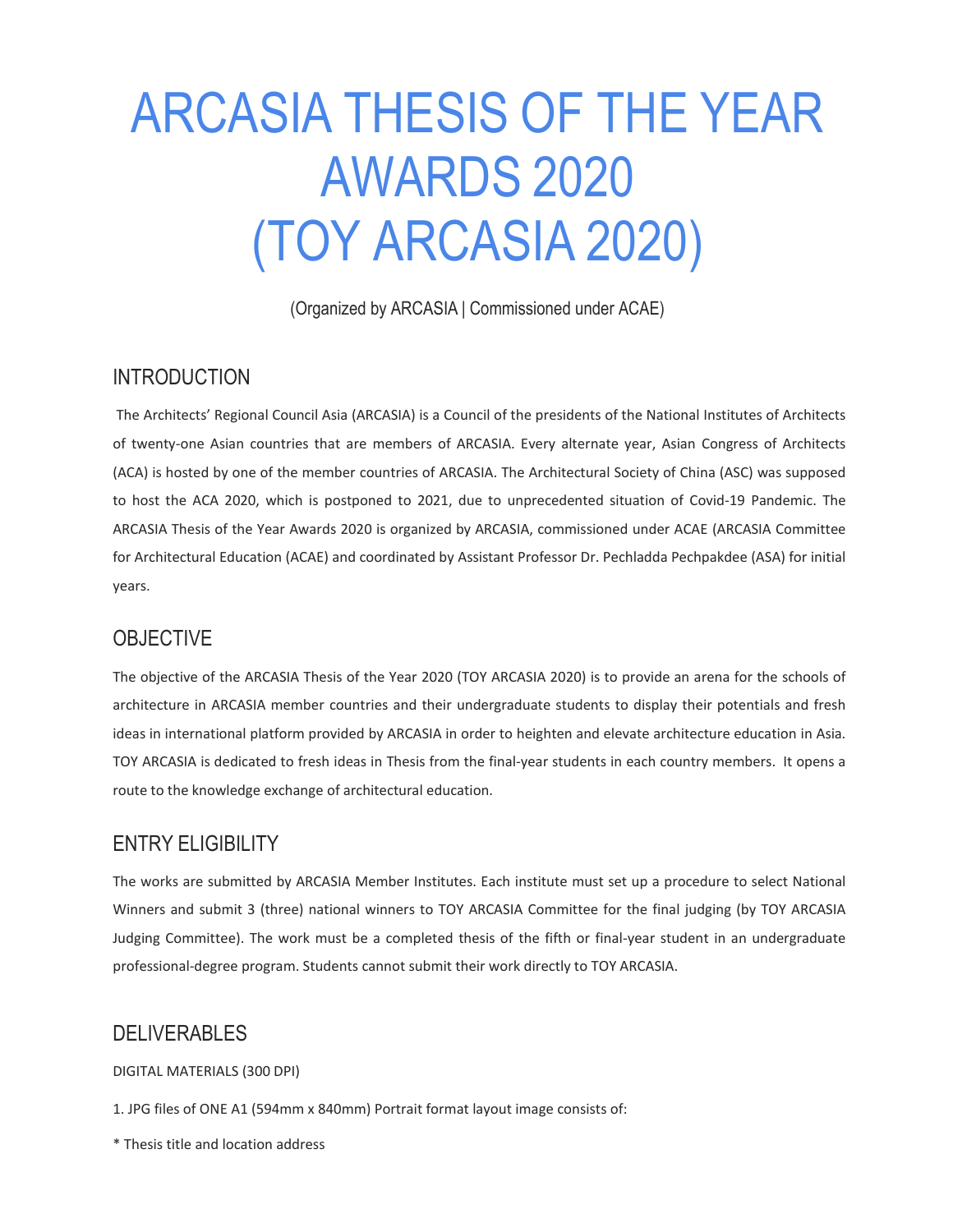- \* Thesis brief data
- \* Thesis design concept and description
- \* Drawing and presentation

2. PDF file of text, identifying the submitting ARCASIA member institute, institute's contact person and address, student's name, name of department & university, postal address, email address & contact details.

#### REQUIREMENTS FOR ALL SUBMISSION MATERIALS:

- \* All submission materials shall be in English.
- \* This is an anonymous award selection. Anonymity should appear in all submission materials, except item 2 above.
- \* The participant making the submission must have legal rights and copyrights of all the submission materials.

# ANONYMITY AND CONFIDENTIALITY OF ENTRIES

No identification marks shall appear on the graphic layouts and the Design Statement. The participant(s) shall keep his/ her/their entry confidential and take necessary steps to ensure it is not disclosed to any third parties throughout the process until the public announcement of results.

# INTELLECTUAL PROPERTY RIGHTS

Intellectual Property Rights belong to the author(s), but upon submitting an entry to the category, the participant declares, warrants, agrees and undertakes that the submission (Intellectual Property Rights inclusive) would be used for promotion/ publication of the event.

## **SCHEDULE**

| 25 <sup>th</sup> June 2020, Thursday    | Announcement of TOY ARCASIA Awards 2020.                                                                 |
|-----------------------------------------|----------------------------------------------------------------------------------------------------------|
| 31 <sup>st</sup> August 2020, Monday    | National Submission (ARCASIA member institute).                                                          |
| 15 <sup>th</sup> October 2020, Thursday | Submission of 03 Finalist from respective National Institutes of<br>Architects to TOY ARCASIA Committee. |
| 16 <sup>th</sup> November 2020, Monday  | Announcement of Result                                                                                   |
| ACA 2021, Shanghai                      | Winners declaration and Awards Ceremony                                                                  |

# PANEL OF JURORS

The Jury Panel Members will comprise (07 members), as follows:

• ACAE Immediate Past Chairman (Head Juror) Ar Nuno Soares (AAM)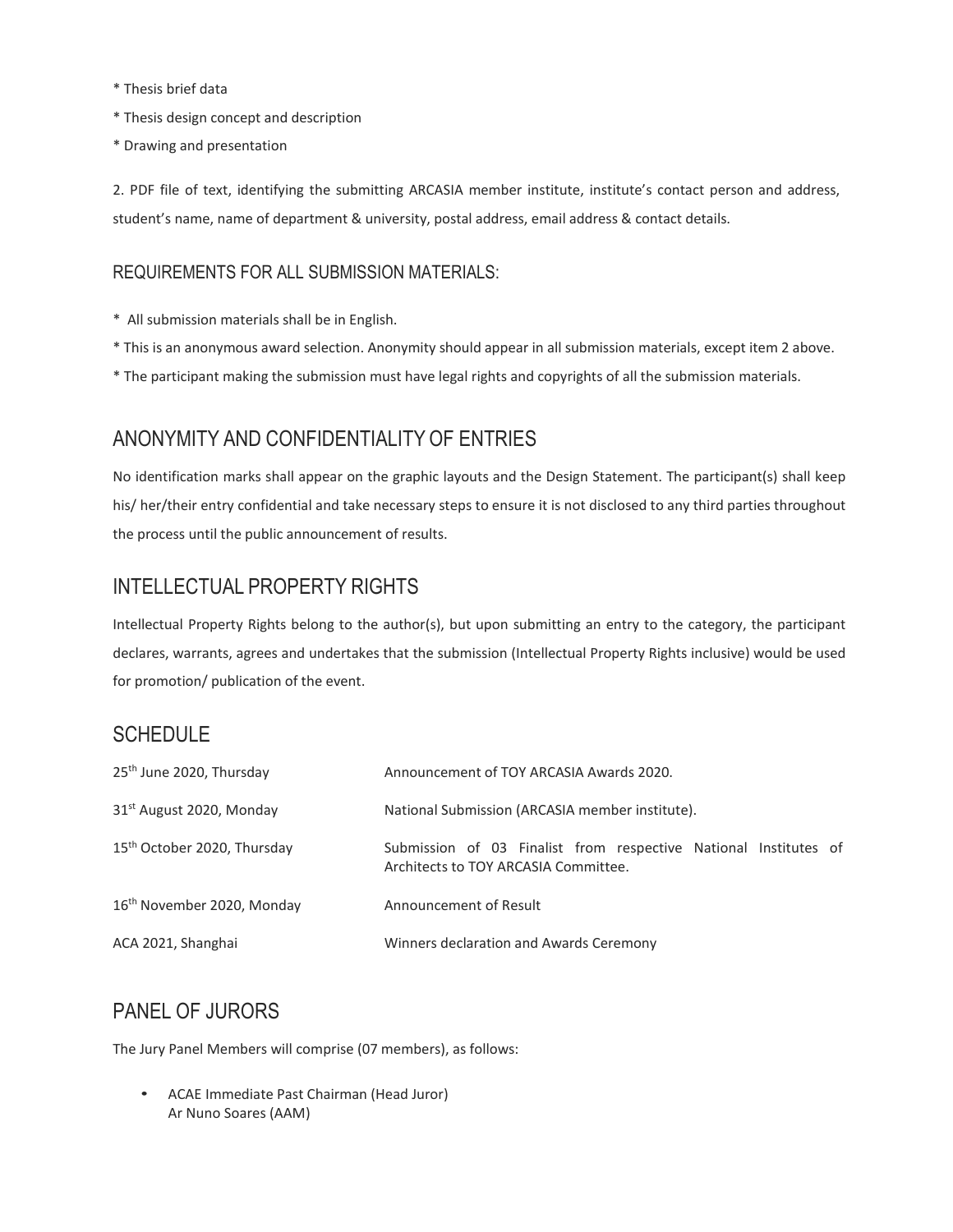- ACAE Chairman Ar Gyanendra Singh Shekhawat (IIA)
- ARCASIA Students Architectural Design Competition 2020 Convener Ar Adrianta Aziz (PAM)
- ARCASIA President's Nominee Ar George Kunihiro (JIA)
- Representative from Zone A Ar Khadija Jamal Shaban (IAP)
- Representative from Zone B Ar Ahmad Saifudin Mutaqui (IAI)
- Representative from Zone C Ar Inbum Kim (KIRA)

## JUDGING GUIDELINES

All the entries must be the final-year project and the jury will judge those works according to the following criteria:

- Concept
- Spatial integration

The design should respond and be sensitive to its context and also the way users interact with the space. Although the floors are separated, the design should present some form of integration—how it benefits or impacts the building and its users should be in place. This could be pursued by means of the building form and function or any criteria already set here. There should be an integration of access and circulation in the scheme. An overall sense of place needs to be established to give the neighborhood space a unique character, enhance the walking environment, and create satisfaction in individual and whole space integration.

- Goal
- Form

The jury will consider how the project's form reveal the project's goal through its materiality, shape, detailing, etc. The project's form should have a clear stance on its relationship to its surroundings, its users, and the public at large. It is not enough to be beautiful, and the form need not be cutting-edge or trendy, but rather of high quality, and is appropriate and relevant for its users and the message it is supporting. The project should demonstrate design excellence and quality, that it should fit its purpose and that it should be sustainable. There should also be harmony between the proposed interior designs and the building itself.

#### ● Functionality of the design

Function refers to achieving the goal which is set by the applicant. This is frequently a complex and diversity of requirements that can range from the simple living space to the complicated social interactions. The jury will refer to the project's description to understand which functional criteria was the primary concern.